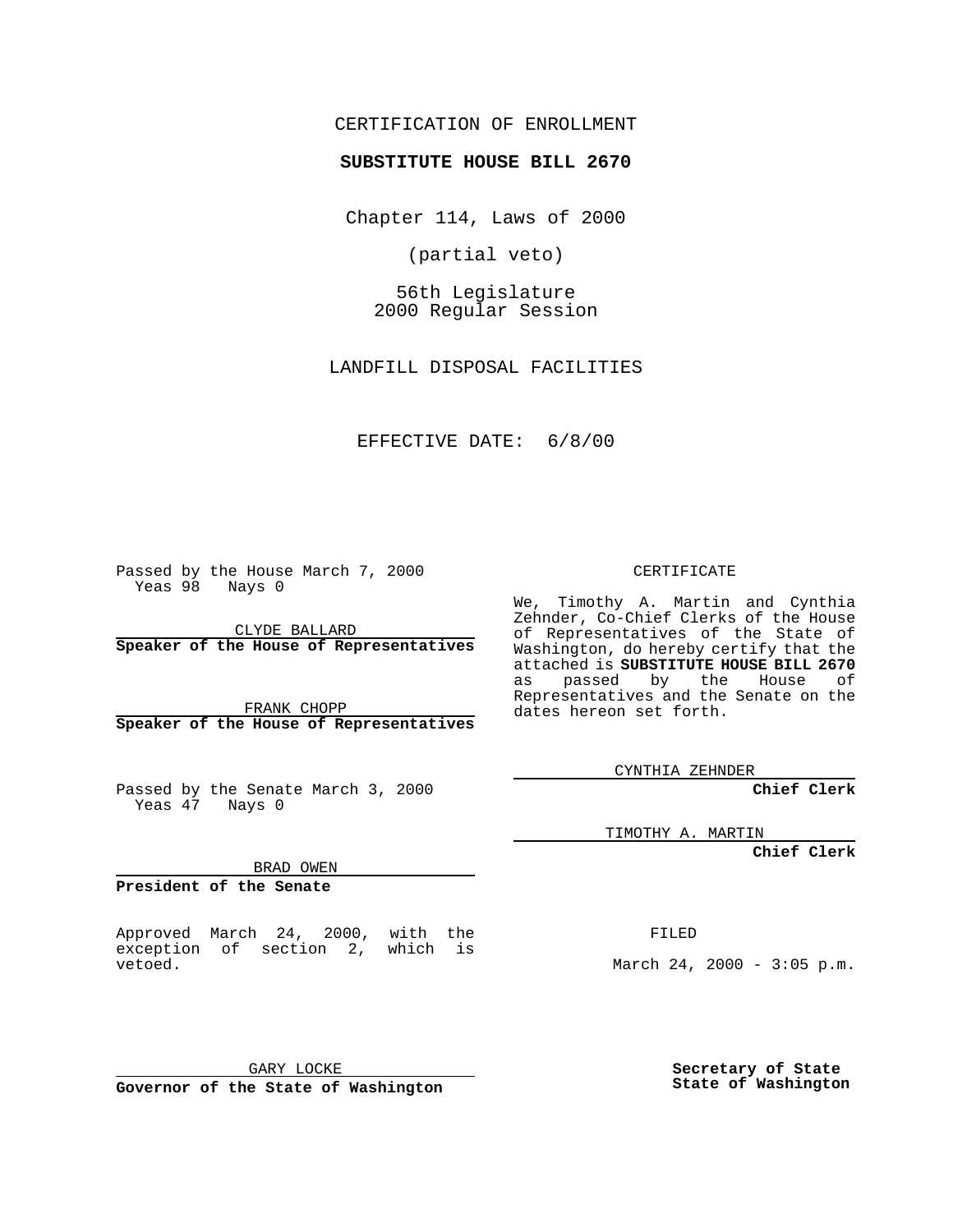# **SUBSTITUTE HOUSE BILL 2670** \_\_\_\_\_\_\_\_\_\_\_\_\_\_\_\_\_\_\_\_\_\_\_\_\_\_\_\_\_\_\_\_\_\_\_\_\_\_\_\_\_\_\_\_\_\_\_

\_\_\_\_\_\_\_\_\_\_\_\_\_\_\_\_\_\_\_\_\_\_\_\_\_\_\_\_\_\_\_\_\_\_\_\_\_\_\_\_\_\_\_\_\_\_\_

### AS AMENDED BY THE SENATE

Passed Legislature - 2000 Regular Session

**State of Washington 56th Legislature 2000 Regular Session**

**By** House Committee on Agriculture & Ecology (originally sponsored by Representatives Delvin, Linville, G. Chandler and Hankins)

Read first time 02/01/2000. Referred to Committee on .

1 AN ACT Relating to financial assurance requirements for landfill 2 disposal facilities; amending RCW 70.95.215; and creating a new 3 section.

4 BE IT ENACTED BY THE LEGISLATURE OF THE STATE OF WASHINGTON:

5 **Sec. 1.** RCW 70.95.215 and 1985 c 436 s 1 are each amended to read 6 as follows:

 (1) By July 1, 1987, each holder or applicant of a permit for a landfill disposal facility issued under this chapter shall establish a reserve account to cover the costs of closing the facility in accordance with state and federal regulations. The account shall be designed to ensure that there will be adequate revenue available by the 12 projected date of closure. A landfill disposal ((facilities)) facility maintained on private property for the sole use of the entity owning 14 the site and a landfill disposal facility operated and maintained by a government shall not be required to establish a reserve account if, to 16 the satisfaction of the department, ((they)) the entity or government provides another form of financial assurance adequate to comply with the requirements of this section.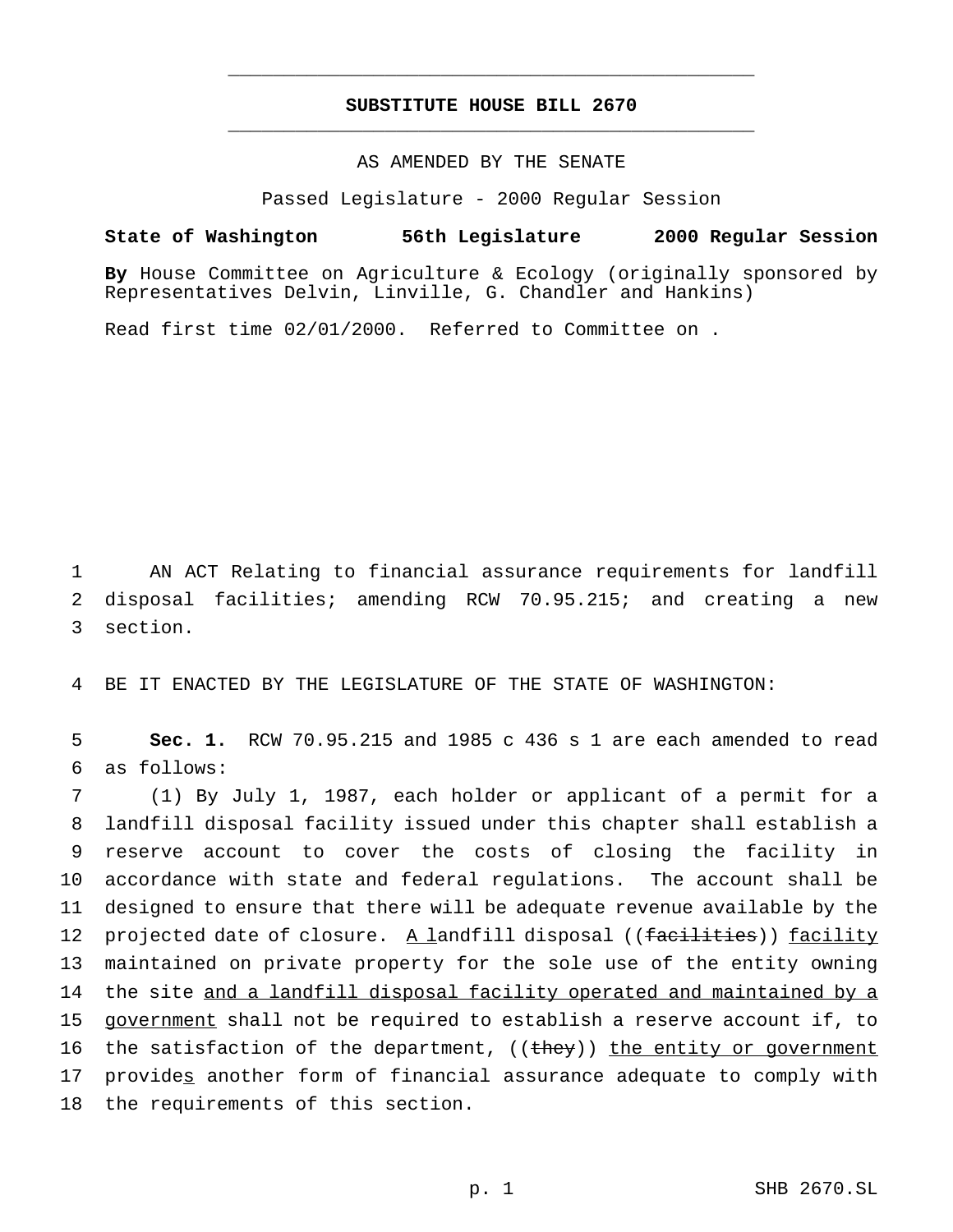(2) By July 1, 1986, the department shall adopt rules under chapter 2 34.05 RCW to implement subsection (1) of this section. The department 3 is not required to adopt rules pertaining to other approved forms of financial assurance to cover the costs of closing a landfill disposal facility. The rules shall include but not be limited to:

 (a) Methods to estimate closure costs, including postclosure monitoring, pollution prevention measures, and any other procedures required under state and federal regulations;

 (b) Methods to ensure that reserve accounts receive adequate funds, including:

 (i) Requirements that the reserve account be generated by user fees. However, the department may waive this requirement for existing landfills if user fees would be prohibitively high;

 (ii) Requirements that moneys be placed in the reserve account on a regular basis and that the reserve account be kept separate from all other accounts; and

 (iii) Procedures for the department to verify that adequate sums 18 are deposited in the reserve account; and

 (c) Methods to ensure that other types of financial assurance provided in accordance with subsection (1) of this section are adequate to cover the costs of closing the facility.

22 \*NEW SECTION. Sec. 2. (1) The state solid waste advisory committee shall direct <sup>a</sup> study by the department of ecology on the adequacy of financing to assure landfill closure. The study shall include, but is not limited to:

 (a) <sup>A</sup> clear description of the financial assurance mechanisms 27 authorized by law;

 (b) <sup>A</sup> summary of current financial assurances for landfill closure currently in place for all landfills in the state. The department shall compile this information from existing sources such as capital facilities plans authorized under the growth management act, local government solid waste management plans and budgets, and financial audits by the state auditor. The summary shall include, but shall not be limited to:

 (i) The estimated cost to close the landfill facility and the years to closure;

 (ii) The financial mechanisms approved by the jurisdictional health department or the department to assure landfill closure; and